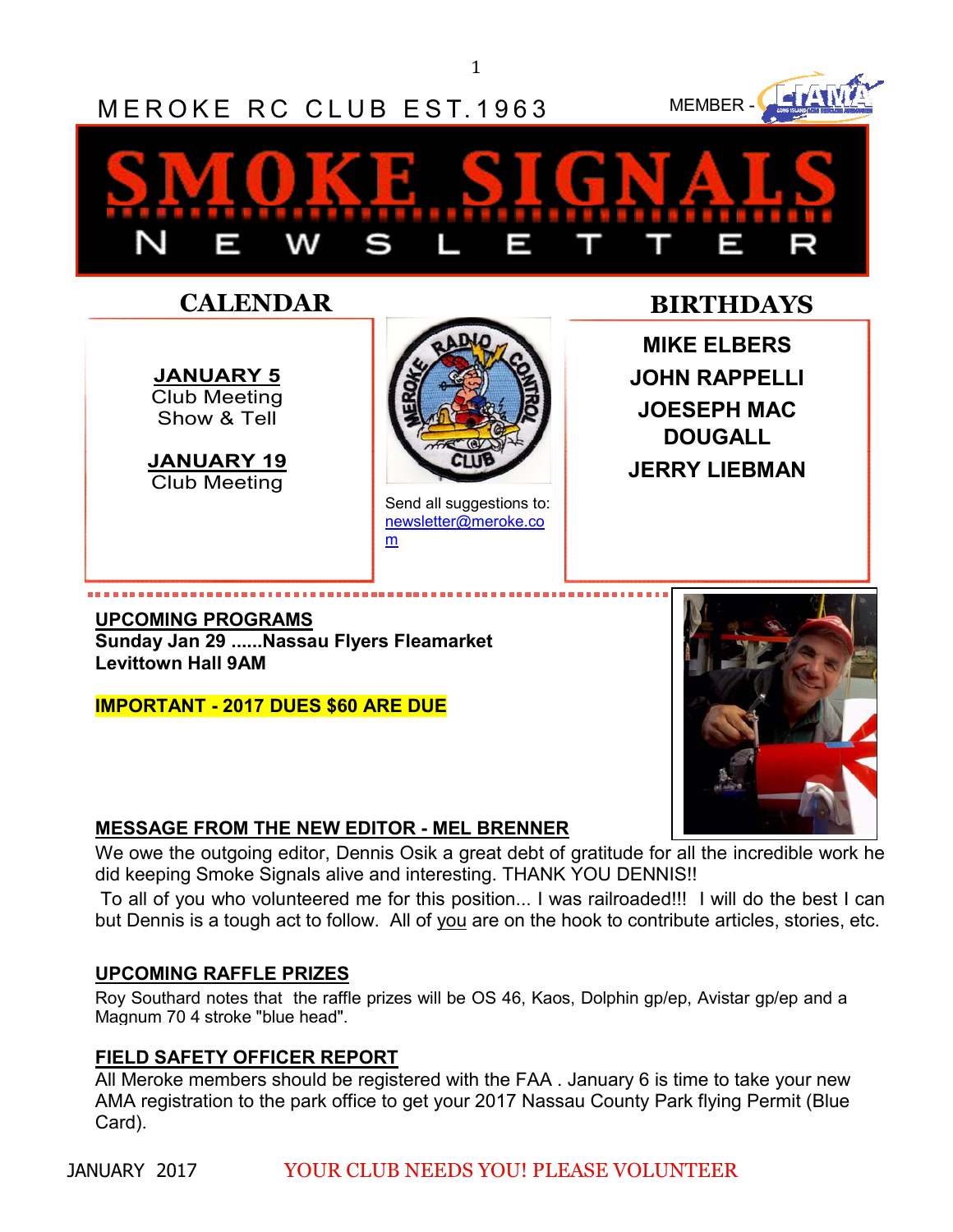# MEROKE RC CLUB EST 1963

## **MESSAGE FROM THE NEW PRESIDENT**

I would like to thank the membership for entrusting me with the responsibility of being President of the Meroke RC Club. Mark did a great job, as have all our past Presidents and I hope I can meet their high standards. I have some plans for the new year and will explain as we progress. Have a healthy and prosperous New Year.



Joe Petrozza

## SEARCH AND RESCUE

**Mel's report - We recovered Ami's large scale Extra 300 after more than 6 hours of searching. We had to find Ami who got lost in the "jungle" on his first attempt to look for his plane. The good news is on the 4th search we finally found the plane in the middle of a small tree. See picture 1 - we are standing in the center of the tree and had just pulled the plane down. Other recovery's -Chris M 's Habu and a Kaos of Chris A** 



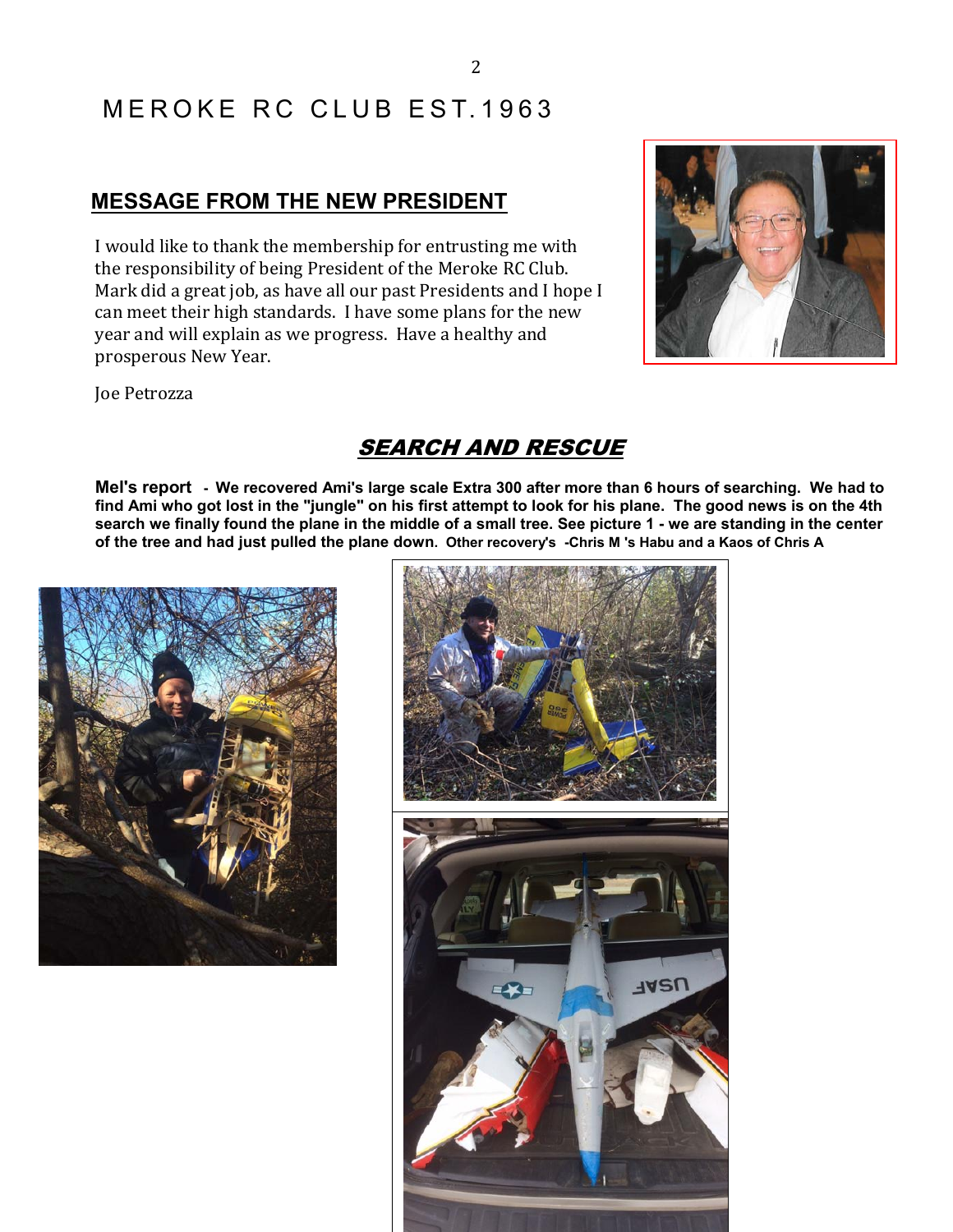# CHRISTMAS PARTY 2016

The annual Christmas party Dec 15 at Angelina's in Lynbrook was a success. The company and food made for a great evening.

**Mr. Maroke-2016** honoree is Russel Rhime

Raffel winner- Nick Toto won an ARF Zero as his prize





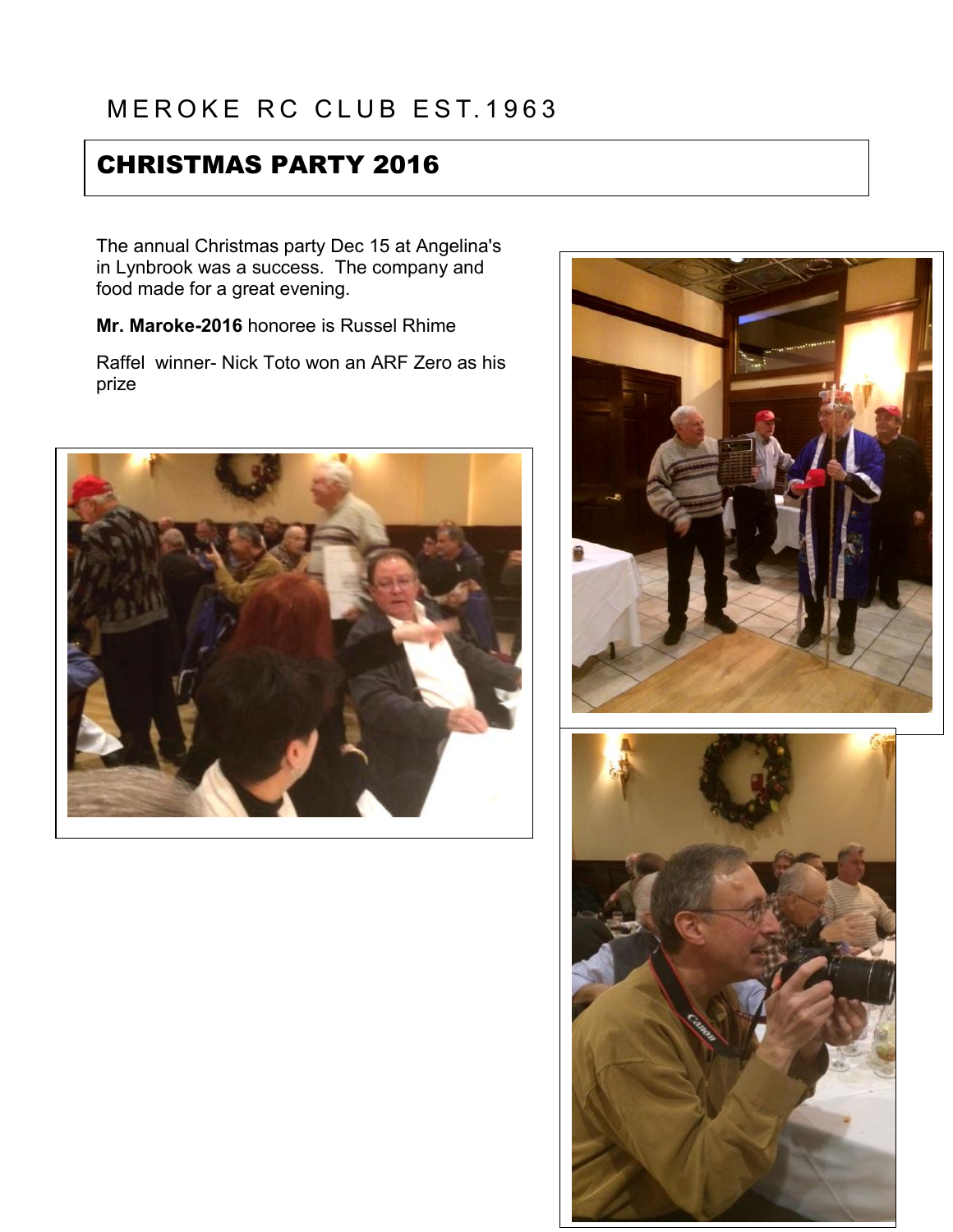## **BUILDING CLUB**

Nelson reported the building club has been real active and projects are well under way. Looks ain't deceiving.... these guys are really productive.







## *NEW SECTION*- The Swap Shop-

We want to create a space for anyone who has items to sell, trade or buy.

Please send your submission for the Swap Shop to Mel Brenner

email: merrillbrenner@yahoo.com

Keep them short and include:

- 1- complete description
- 2- image 1"x1"
- 3- Include your contact information with phone #